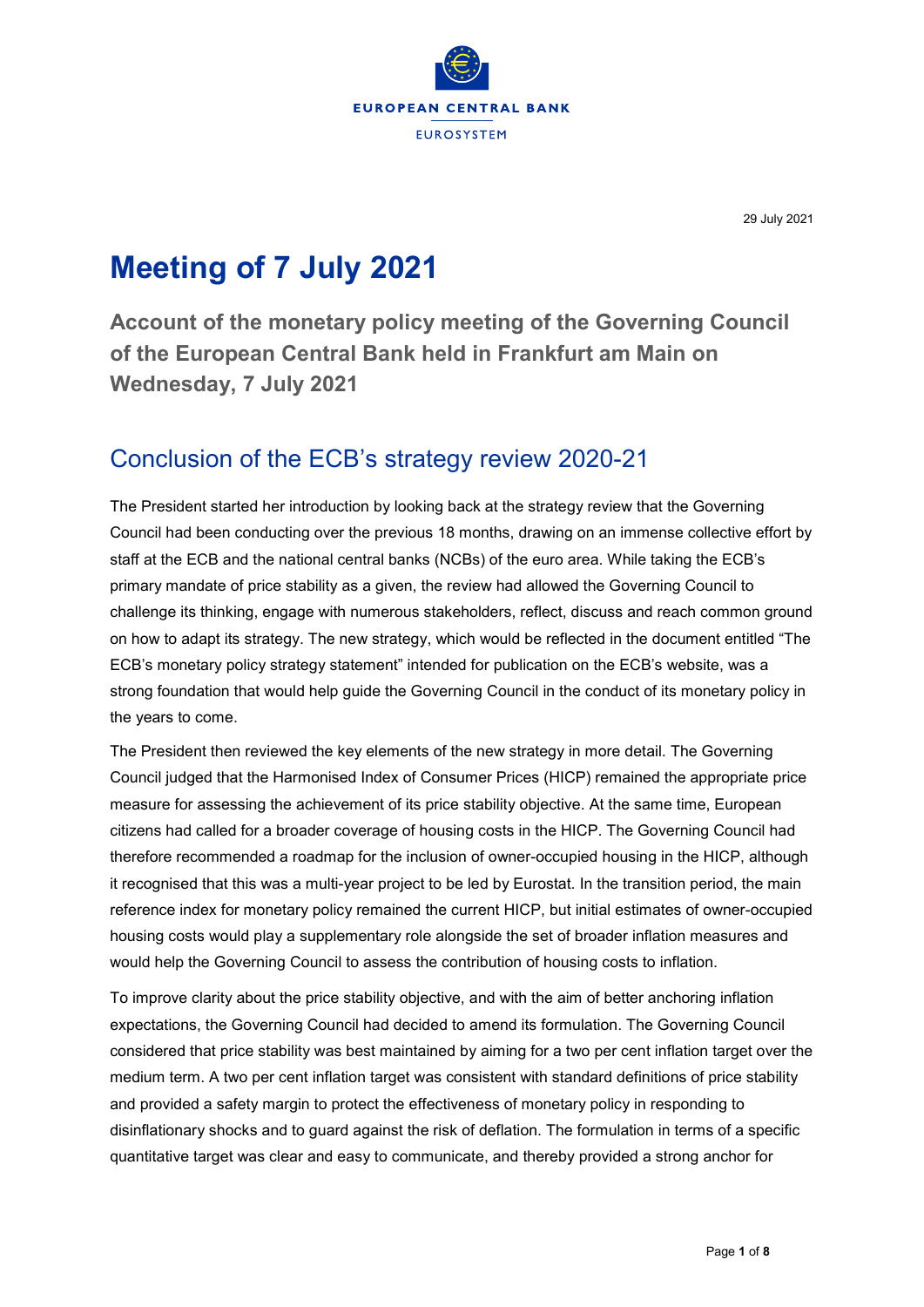inflation expectations, which was essential for maintaining price stability. It would replace the doublekey formulation, which featured a definition of price stability in terms of a range of positive inflation rates below two per cent and, within that range, an inflation aim of below, but close to, two per cent. The previous formulation was widely seen as too complicated and occasionally giving rise to misperceptions about the ECB's aspirations. The new formulation removed possible ambiguities and resolutely conveyed that two per cent was not a ceiling. The Governing Council's commitment to the two per cent target was symmetric. Symmetry meant that the Governing Council considered negative and positive deviations of inflation from the target to be equally undesirable.

To maintain the symmetry of its inflation target, the Governing Council recognised the importance of taking into account the implications of the effective lower bound on nominal interest rates. In particular, when these rates tended to be low throughout the business cycle, like at present, the economy operated not too far from the lower bound. Episodes in which the policy rate was constrained at the lower bound were often associated with disinflationary pressure. Addressing this required especially forceful or persistent monetary policy measures to avoid negative deviations from the inflation target becoming entrenched. In these conditions, in the face of large adverse shocks, the Governing Council's policy response would, appropriately grounded in a careful proportionality analysis, include especially forceful monetary policy measures. In addition, closer to the effective lower bound, it might also call for a more persistent use of the ECB's monetary policy instruments. This might also imply a transitory period in which inflation was moderately above target.

The ECB's new strategy would confirm the medium-term orientation of its monetary policy, which, since the ECB's inception, had been an important principle of the strategy. The Governing Council recognised that monetary policy could not and should not attempt to fine-tune short-term developments in inflation. Monetary policy affected the economy with variable time lags. The mediumterm orientation allowed the Governing Council to be forward-looking and respond flexibly to fluctuations in output and inflation. Flexibility was important, since the appropriate policy response depended on the circumstances as well as on the source, magnitude and persistence of the shocks affecting the economy. The medium-term orientation also allowed the Governing Council to cater for other considerations relevant to the pursuit of price stability. Employment, financial stability risks and climate change were some of the areas that had been assessed in great depth during the strategy review.

The Governing Council had also carefully reviewed the appropriateness of the instruments in its monetary policy toolkit. It was clear that the key ECB interest rates – the rate on the main refinancing operations, the deposit facility rate and the marginal lending rate – would remain its primary instruments. But, in a low interest rate environment in which the policy rates were more likely to encounter and remain constrained at the lower bound, the Governing Council would continue to employ other instruments when needed. Forward guidance, asset purchases and longer-term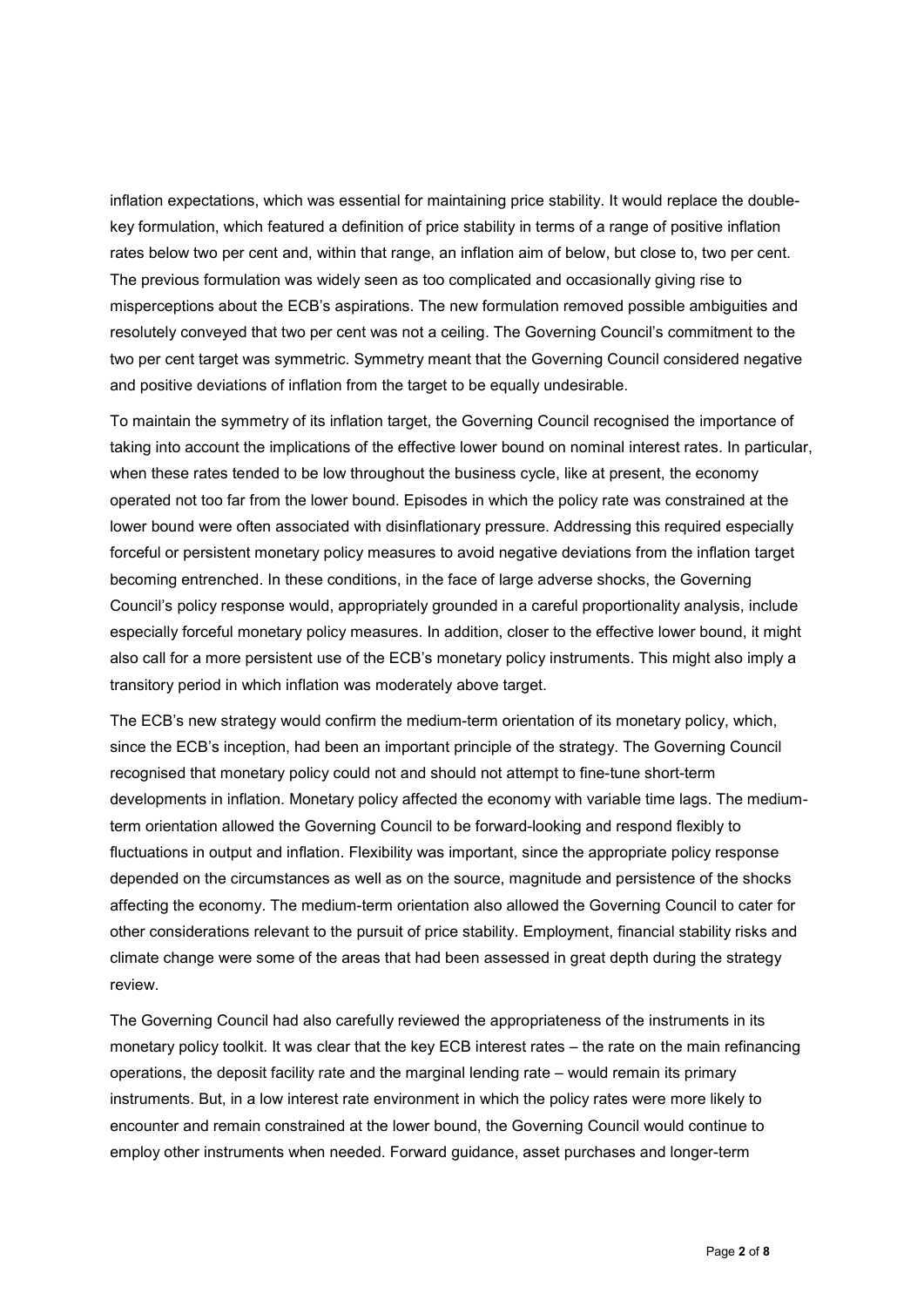refinancing operations over the past decade had helped mitigate the limitations generated by the lower bound and would remain an integral part of the Governing Council's toolkit, to be used as appropriate.

The Governing Council had also reflected on the ECB's analytical framework and had introduced important changes. The framework provided the foundation for the Governing Council's monetary policy decisions, including the regular proportionality assessment of the effectiveness, efficiency and side effects of its measures. Historically, the ECB had been known for its "two pillars", which identified risks to price stability from two distinct perspectives: the "economic analysis" and the "monetary analysis". These two sources of risks to price stability were cross-checked against each other to form an overall assessment. The new strategy acknowledged the advantages of having two specialised areas of analysis on the economy, but also recognised the value of integrating the analyses, in a world in which there were multiple feedback channels from the monetary and financial spheres to the broader economy, and vice versa. The new integrated assessment built on the evolution that the economic and monetary analyses had undergone over time. The monetary analysis had increasingly focused on assessing the transmission of monetary policy measures, as well as the risks to price stability from financial imbalances. Meanwhile – owing to a weakening of the link between monetary aggregates and inflation – the original focus of the monetary analysis had become less important. At the same time, the global financial crisis had brought to the fore the relevance of macro-financial linkages that further emphasised the need for integrated analyses.

Climate change was an existential challenge for the world, and it was of strategic importance for the ECB's mandate. The Governing Council would therefore account explicitly for the implications of climate change and the carbon transition in its new strategy. Moreover, the Governing Council would commit to an ambitious action plan, as outlined in the dedicated press release. The action plan covered several key areas. First, the ECB would further expand its analytical capacity in macroeconomic modelling and develop statistical indicators and new tools to assess the implications of climate change for monetary policy transmission and price stability. Second, it would introduce environmental sustainability disclosure requirements for eligibility for collateral and asset purchases. Third, it would adapt its risk assessment framework, its corporate sector asset purchases and the collateral framework for climate-related risks.

During its strategy review, the Governing Council had also addressed the communication of the ECB's monetary policy. It had heard directly how its policies affected the lives of European citizens and their desire to better understand those policies. The 2003 review had taken place well before smartphones were around, so there had been a strong case for enhancing the ECB's communication with the outside world. Some changes to be adopted in the following weeks would relate to regular communication. For example, a new, more narrative-based, and more concise monetary policy statement would replace the introductory statement at monetary policy press conferences. But also, the monetary policy communication geared towards the wider public would be adapted through a more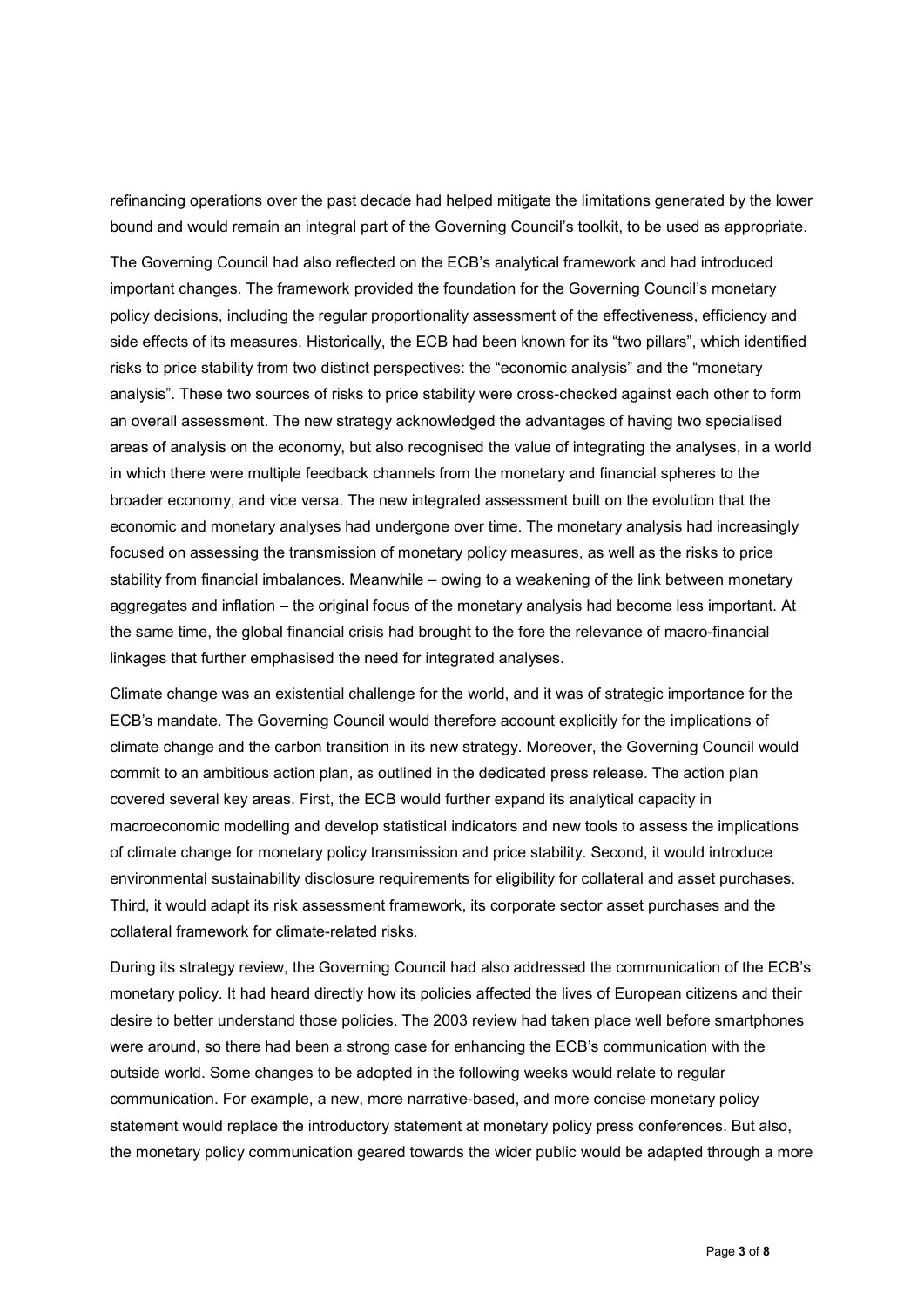visualised and more accessible approach. Reflecting the successful experience with the listening events, the Governing Council would continue to interact on a regular basis with the public via Eurosystem outreach events.

The strategy review 2020-21 had taken place 18 years after the previous one. Looking ahead, the rapidly changing world meant that the Governing Council could not wait for another 18 years before undertaking the next review. A regular review cycle, with the Governing Council periodically reassessing the appropriateness of its monetary policy strategy, would ensure that the strategy remained fit for purpose. It would also further enhance the ECB's transparency and accountability to European citizens. The next assessment was expected to be carried out in 2025.

In their subsequent discussion, members expressed their appreciation for the excellent preparation as well as the background documentation that staff had prepared. The underlying well-balanced and comprehensive work provided a sound basis for implementing the agreed outcome. Gratitude was also expressed to the President for initiating the review and to Mr Lane for guiding and leading the work. The fruitful collaboration between the ECB and NCBs was highlighted and it was suggested that this could serve as a model for further projects or taskforces.

It was stressed that the revised strategy should be seen as an evolution of the original strategy, which had been in place since 1998 and was clarified in 2003. The original strategy had served the ECB well but needed updating to account for the profound structural changes that the euro area economy had undergone in the meantime. It was also to be highlighted that the expansion of the existing strategy had benefited from analysis conducted by ECB and NCB staff that had fed into the strategy review. At the same time, a wealth of research over the past years had helped to synthesise the experiences under the previous strategy and to mould it into the new one, which from now on would guide the Governing Council's decisions, ensuring consistency in the conduct of the ECB's monetary policy.

Members unanimously supported the new formulation of the ECB's price stability objective. An inflation target of 2% was judged to be in line with international practice and to provide an appropriate balance between avoiding the welfare cost of inflation and maintaining enough room for manoeuvre for monetary policy in the face of adverse shocks. The symmetric formulation of the target would confirm and add credibility to the Governing Council's commitment to symmetry as communicated in its previous monetary policy decisions. It was also acknowledged that the existence of an effective lower bound on nominal interest rates required an especially forceful or persistent reaction to large adverse shocks, which might also imply that inflation could moderately exceed 2% for a transitory period. While the set of key ECB interest rates remained the Governing Council's primary instrument, forward guidance, asset purchases and longer-term refinancing operations would remain an integral part of the ECB's toolkit, to be used as appropriate and grounded in careful proportionality assessments, including analysis of the benefits and possible side effects of monetary policy measures. Such proportionality assessments also took into account the uncertainty about the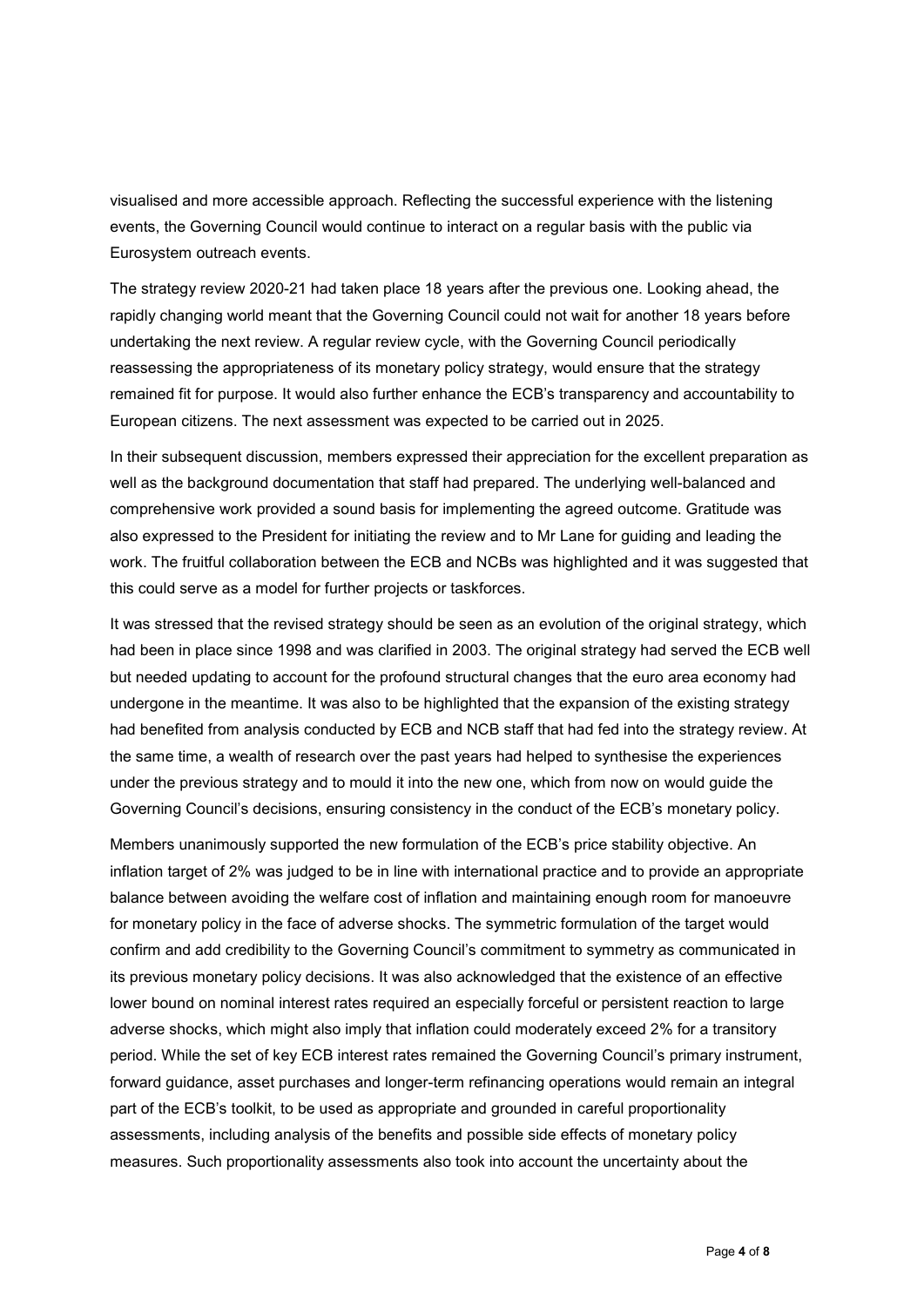effectiveness and side effects of policy instruments, as well as the risks of the unanchoring of longerterm inflation expectations from the two per cent target.

Regarding the measurement of inflation, the HICP was considered the best available price measure due to its quality and timeliness. However, taking into account the feedback from the Eurosystem's outreach activities, it was felt that further efforts should be made to incorporate the cost of owneroccupied housing into the HICP. The net acquisition approach was seen as the preferred method to do so. Members very much welcomed the European Statistical System's related work and recommended a four-stage roadmap towards full inclusion in the HICP. It was stressed that, during the transition period, the main reference index for monetary policy would remain the current HICP. It was also noted that the consumption component – not the investment component – of owner-occupied housing was key, as the Governing Council was not intending to target asset prices.

Regarding the climate-related action plan, it was highlighted that climate change was impacting the ECB's primary mandate through various channels. Although the main responsibility to address climate change lay with governments, the ECB was obliged to contribute in this domain within its mandate. Members agreed with the proposed action plan and committed to further incorporating climate change considerations into the ECB's monetary policy framework; to expanding its analytical capacity in macroeconomic modelling, statistics and monetary policy with regard to climate change; to including climate change considerations in monetary policy operations in the areas of disclosure, risk assessment, collateral framework and corporate sector asset purchases; and to implementing the action plan in line with progress on the EU policies and initiatives in the field of environmental sustainability disclosure and reporting.

As regards communication, the engagement with the public and the public's interest in the ECB's policy were considered a great asset. The interest citizens expressed in monetary policy was seen as encouraging the Governing Council to continue its efforts to explain its monetary policy decisions in an accessible way to the wider public. While the 8 July press conference would announce the outcome of the review, the implementation of the changes planned would become visible in the communication following the Governing Council's 21-22 July monetary policy meeting.

Taking into account the foregoing, upon a proposal by the President, the Governing Council unanimously approved the ECB's monetary policy strategy statement, the longer explanatory note entitled "Overview of the monetary policy strategy" and the press release entitled "ECB presents action plan to include climate change considerations in its monetary policy strategy". These would be published on the ECB's website ahead of the press conference to be given by the President and Vice-President on the following day.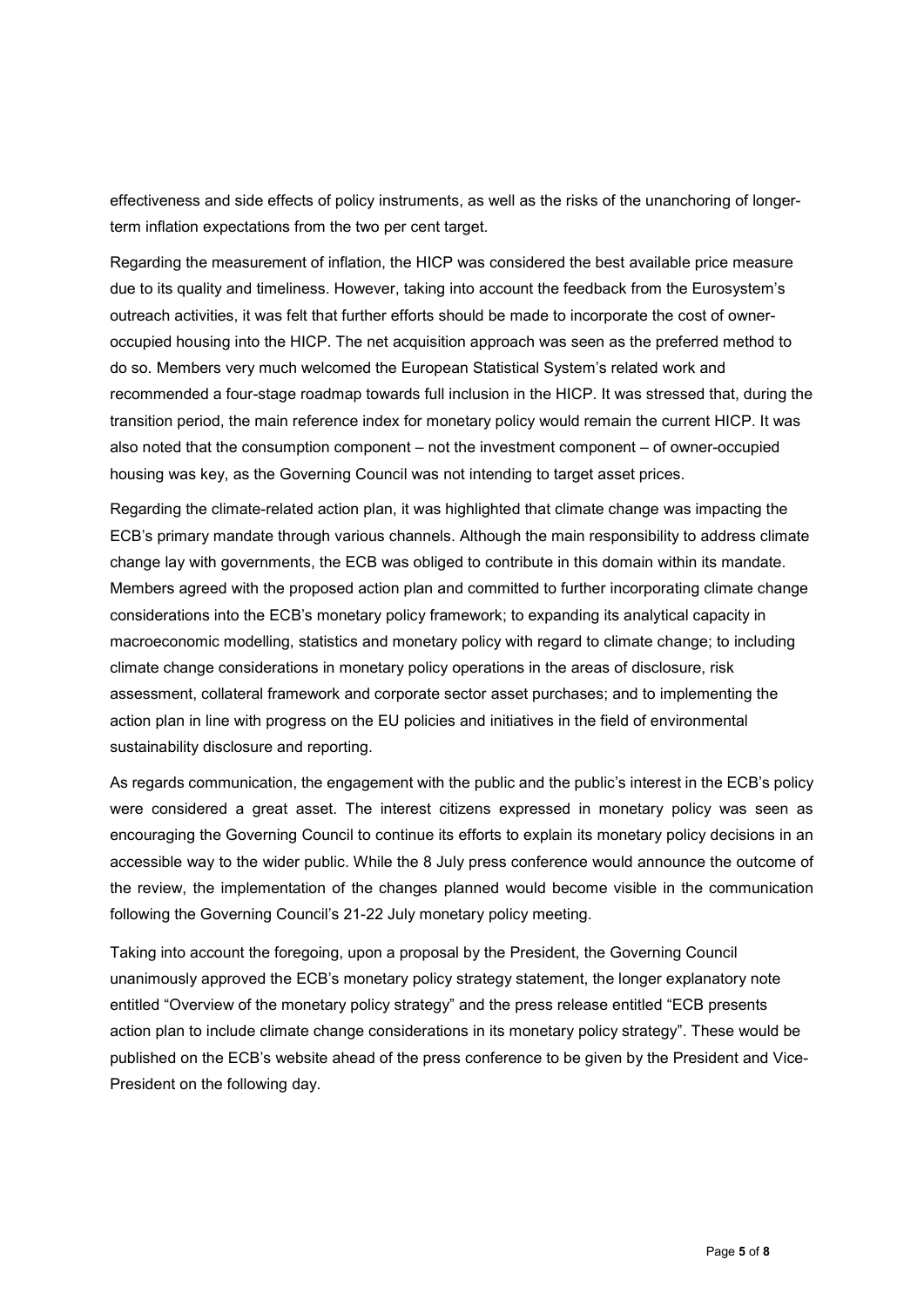**Opening remarks at the press conference**

[https://www.ecb.europa.eu/press/key/date/2021/html/ecb.sp210708~ab68c3bd9d.en.html](https://www.ecb.europa.eu/press/key/date/2021/html/ecb.sp210708%7Eab68c3bd9d.en.html)

### **Press releases**

[https://www.ecb.europa.eu/press/pr/date/2021/html/ecb.pr210708~dc78cc4b0d.en.html](https://www.ecb.europa.eu/press/pr/date/2021/html/ecb.pr210708%7Edc78cc4b0d.en.html) [https://www.ecb.europa.eu/press/pr/date/2021/html/ecb.pr210708\\_1~f104919225.en.html](https://www.ecb.europa.eu/press/pr/date/2021/html/ecb.pr210708_1%7Ef104919225.en.html)

# Meeting of the ECB's Governing Council, 7 July 2021

#### **Members**

- Ms Lagarde, President
- Mr de Guindos, Vice-President
- Mr Centeno\*
- Mr Elderson
- Mr Hernández de Cos
- Mr Herodotou
- Mr Holzmann\*
- Mr Kazāks
- Mr Kažimír
- Mr Knot\*
- Mr Lane
- Mr Makhlouf
- Mr Müller
- Mr Panetta
- Mr Rehn
- Mr Reinesch
- Ms Schnabel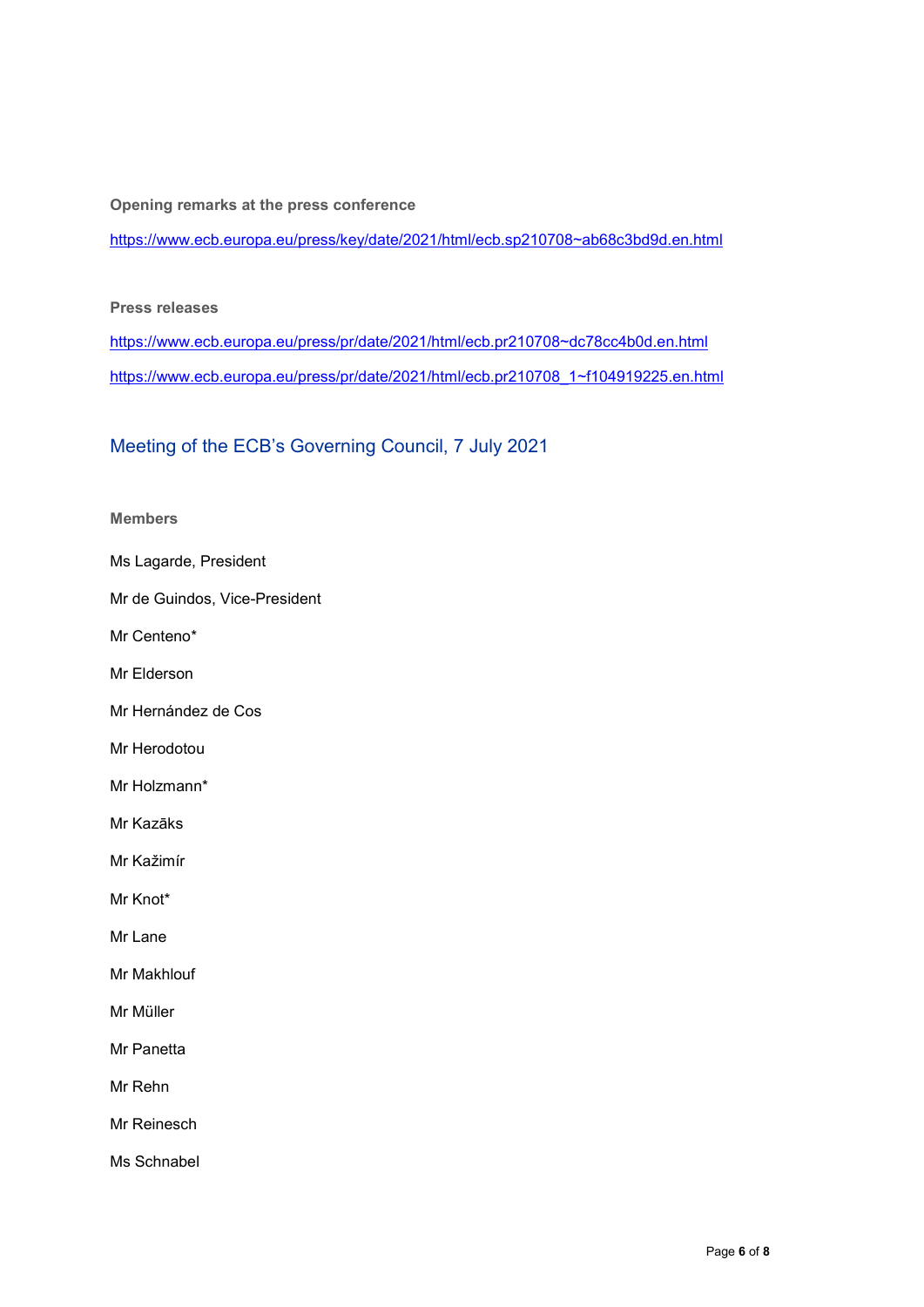Mr Scicluna Mr Stournaras Mr Šimkus Mr Vasle\* Mr Villeroy de Galhau Mr Visco Mr Weidmann Mr Wunsch

\* Members not holding a voting right in July 2021 under Article 10.2 of the ESCB Statute.

## **Other attendees**

Ms Senkovic, Secretary, Director General Secretariat Mr Smets, Secretary for monetary policy, Director General Economics Mr Winkler, Deputy Secretary for monetary policy, Senior Adviser, DG Economics

# **Accompanying persons**

Mr Arce

Mr Aucremanne

Mr Bradeško

Ms Buch

Mr Dabušinskas

Mr Demarco

Ms Donnery

Mr Gaiotti

Mr Garnier